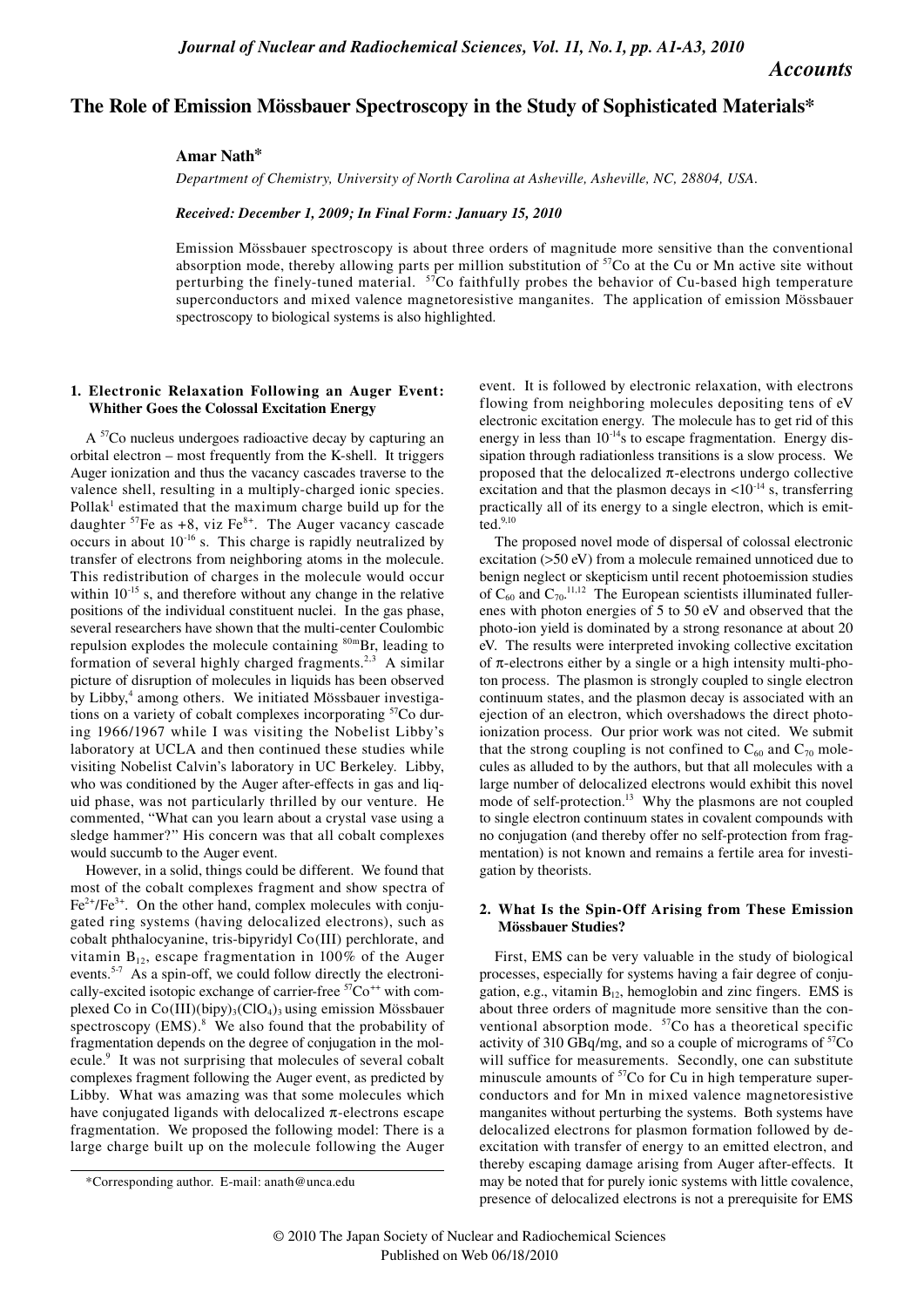#### investigations.

To give readers a flavor as to how EMS can be used to study biomolecules and to probe microscopic behavior in materials, I will mention a few highlights of our findings.

### **3. Emission Mössbauer Studies of Cobalamins**

Large conformational changes in the porphyrin ring, as exhibited by isomer shift and quadrupole splitting, were observed just by hydrolysis of a couple of propionamide side chains. We suspect that conformational isomerization precedes hydrolysis. Simple hydrolysis of a couple of side chains far removed from 57Co sitting in the center of the porphyrin ring should not bring about such drastic changes in Mössbauer parameters.14 Modern fast techniques in NMR spectroscopy can hopefully detect a short-lived conformational isomer preceding hydrolysis of Vitamin  $B_{12}$ .

#### **4. Emission Mössbauer Study of Cooperativity in Hemoglobin**

Cobalt substitution for Fe in the porphyrin ring does not bring about any major change in the general function of hemoglobin (Hb), namely to pick up oxygen in the lungs and to transport it to the muscle tissues with high efficiency. Once a sub-unit of Hb picks up oxygen , it transmits the message to the remaining three sub-units to do the same with higher affinity, and then unloads the cargo with high efficiency where ever required. This cooperative behavior has been a challenging problem for biochemists and continues to be so even at present. Research in the area of cooperativity of Hb was completely dominated by Perutz's model for several years. An important feature of Perutz's trigger mechanism for cooperativity in the reversible oxygenation of Hb was the tension along the histidine-metal linkage in deoxy Hb and deoxy cobalt Hb (CoHb), supposedly due to the pull exerted by the globin on the metal atom. We attempted to verify the existence of this pull by studying the emission Mössbauer spectra of deoxy-57CoHb, oxy-<sup>57</sup>CoHb, oxy-<sup>57</sup>CoMb and <sup>57</sup>Comet-Hb. For none of these CoHb and myoglobin, the emission Mössbauer spectrum matched with the absorption spectrum of the corresponding iron analog. These observations indicate that the daughter  ${}^{57}Fe$ atom is "frozen" almost in the same spatial situation as that of the parent 57Co. *The protein is apparently holding the cobalt atom in position rather rigidly and after the electron capture decay of the 57Co atom, the protein does not permit the daughter 57Fe to move to a position characteristic of the iron atom in the time scale of Mössbauer emission.15* Our EMS investigations show the absence of tension in the Co/Fe bond as proposed by Perutz. However, this area of research is still important especially due to the finding that that there are several intermediate states between the completely fully oxygenated "relaxed" state and the "tense" deoxygenated one. EMS can also provide valuable information about the conformational changes occurring in sickle-cell anemia.

#### **5. Emission Mössbauer Studies of Some Outstanding Problems in High Temperature Superconductivity**

Mössbauer spectroscopy provides a very valuable tool for obtaining information on the nanoscopic level of a local site*. Emission Mössbauer spectroscopy is much more sensitive than the regular absorption mode. For emission Mössbauer effect studies, a few tens of parts-per-million of Cu are substituted by 57Co with minimal perturbation of the system.* 57Co faithfully microprobes subtle changes in the electron density, local dynamics, presence of extraneous oxygen and magnetic behavior. A few examples of our studies, which led to a better understanding of some superconducting systems, are mentioned below.





**Figure 1.** Diffraction studies could not decide positional disorder of  $\Omega$ <sup>2-</sup>.

A high resolution neutron powder diffraction study showed that the Cu-O chain in  $YBa_2Cu_3O_7$  is zigzag with two potential minima for the  $O^2$  ions at about 0.015 nm on either side of the chain. Neutron diffraction could not tell whether the zig-zag configuration is static or dynamic with  $O<sup>2</sup>$  oscillating between the split-sites. It has been proposed earlier that should the oxygen ions be moving in a double-well potential that would result in an extraordinary enhancement of the electron-lattice coupling which would explain the high superconducting transition temperature. Our Mössbauer studies show that the oxygen ions are not stationary but oscillate between the two potential wells.<sup>16,17</sup> We also find that partial substitution of yttrium by praseodymium in the system results in dampening and finally killing of this oscillation. This correlates well with the deleterious effect of Pr on superconductivity.16,17



Figure 2. Mössbauer spectra of as prepared and deoxygenated Nd<sub>2-</sub>  $C_{\rm c}C_{\rm x}Cu({}^{57}\text{Co})O_4$ .

The electron-doped material  $Nd_{2-x}Ce_xCuO_4$  becomes superconducting with a  $Ce^{4+}$  content around 0.16, but only after removal of a minuscule amount of extraneous oxygen. This enigmatic behavior has attracted considerable attention. We find that the presence of a minuscule amount of oxygen results in the localization of the static magnetic order in the Cu-O plane. These microscopic spin clusters have variable size centered around 10 nm. Upon slight deoxygenation, a major fraction of spin clusters associated with a six line spectrum vanishes, and converts to a paramagnetically relaxed species with a doublet, which is the signature of the superconducting phase. The Mössbauer parameters also indicate that Nd-Ce-Cu-O is a truly electron-doped superconductor contrary to several reports in the literature.<sup>16-19</sup>

The Mössbauer studies of HoNi(57Co)B<sub>2</sub>C provide a direct evidence for the electronic phase inhomogeneity in the material.20

# **6. Emission Mössbauer Studies of Magnetoresistive Manganites**

On substitution of  $Ca^{2+}$  for  $La^{3+}$  in  $LaMnO_3$ , the compound  $La<sub>1-x</sub>Ca<sub>x</sub>MnO<sub>3</sub>$  becomes a ferromagnetic metal for  $0.18 \le x <$ 0.5. The hopping of an electron from  $Mn^{3+}$  to  $O^2$  is associated with a simultaneous hop from the latter to  $Mn^{4+}$ . The probability of the hopping by this double exchange (DE) is the highest when both hopping electrons have the same spin orientation requiring Mn ions to be ordered ferromagnetically. The metal